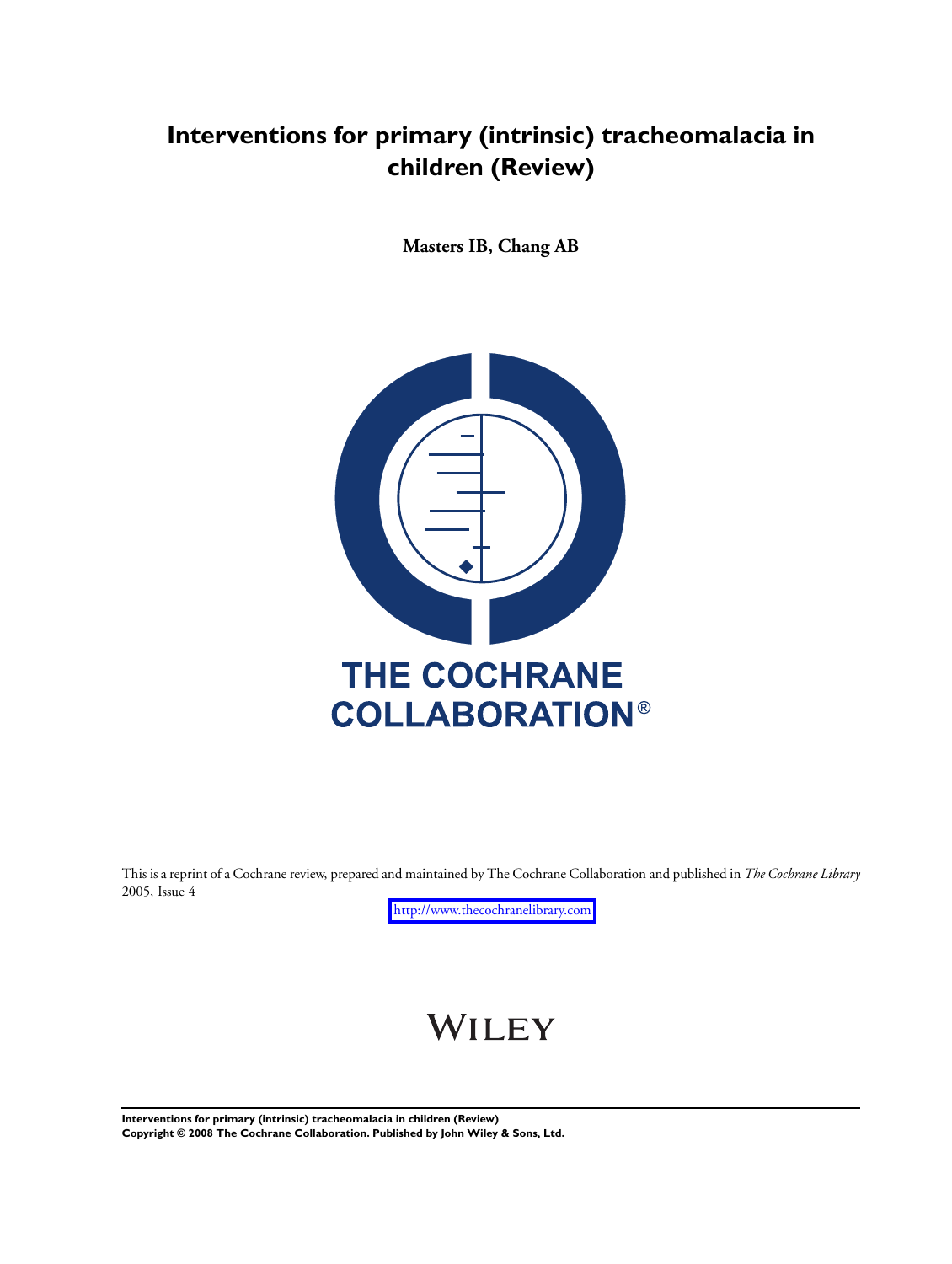## **TABLE OF CONTENTS**

| <b>HEADER</b>                                                                                                                                                                                                                                      |          |
|----------------------------------------------------------------------------------------------------------------------------------------------------------------------------------------------------------------------------------------------------|----------|
| ABSTRACT                                                                                                                                                                                                                                           |          |
|                                                                                                                                                                                                                                                    |          |
| <b>BACKGROUND</b>                                                                                                                                                                                                                                  |          |
| <b>OBIECTIVES</b>                                                                                                                                                                                                                                  |          |
| METHODS                                                                                                                                                                                                                                            |          |
| <b>RESULTS</b>                                                                                                                                                                                                                                     |          |
| <b>DISCUSSION</b><br>and a construction of the construction of the construction of the construction of the construction of the construction of the construction of the construction of the construction of the construction of the construction of |          |
| AUTHORS' CONCLUSIONS (and all alternative and all alternative and alternative and alternative and alternative and alternative and alternative and alternative and alternative and alternative and alternative and alternative                      |          |
|                                                                                                                                                                                                                                                    |          |
| <b>REFERENCES</b><br>a constitution of the constitution of the constitution of the constitution of the constitution of the constitution of the constitution of the constitution of the constitution of the constitution of the constitution of the |          |
|                                                                                                                                                                                                                                                    |          |
|                                                                                                                                                                                                                                                    |          |
|                                                                                                                                                                                                                                                    | 9        |
|                                                                                                                                                                                                                                                    | $\Omega$ |
| HISTORY<br>a constitution of the constitution of the constitution of the constitution of the constitution of the constitution of the constitution of the constitution of the constitution of the constitution of the constitution of the           | 10       |
|                                                                                                                                                                                                                                                    | 10       |
|                                                                                                                                                                                                                                                    | 10       |
|                                                                                                                                                                                                                                                    | 10       |
| <b>INDEX TERMS</b>                                                                                                                                                                                                                                 | 10       |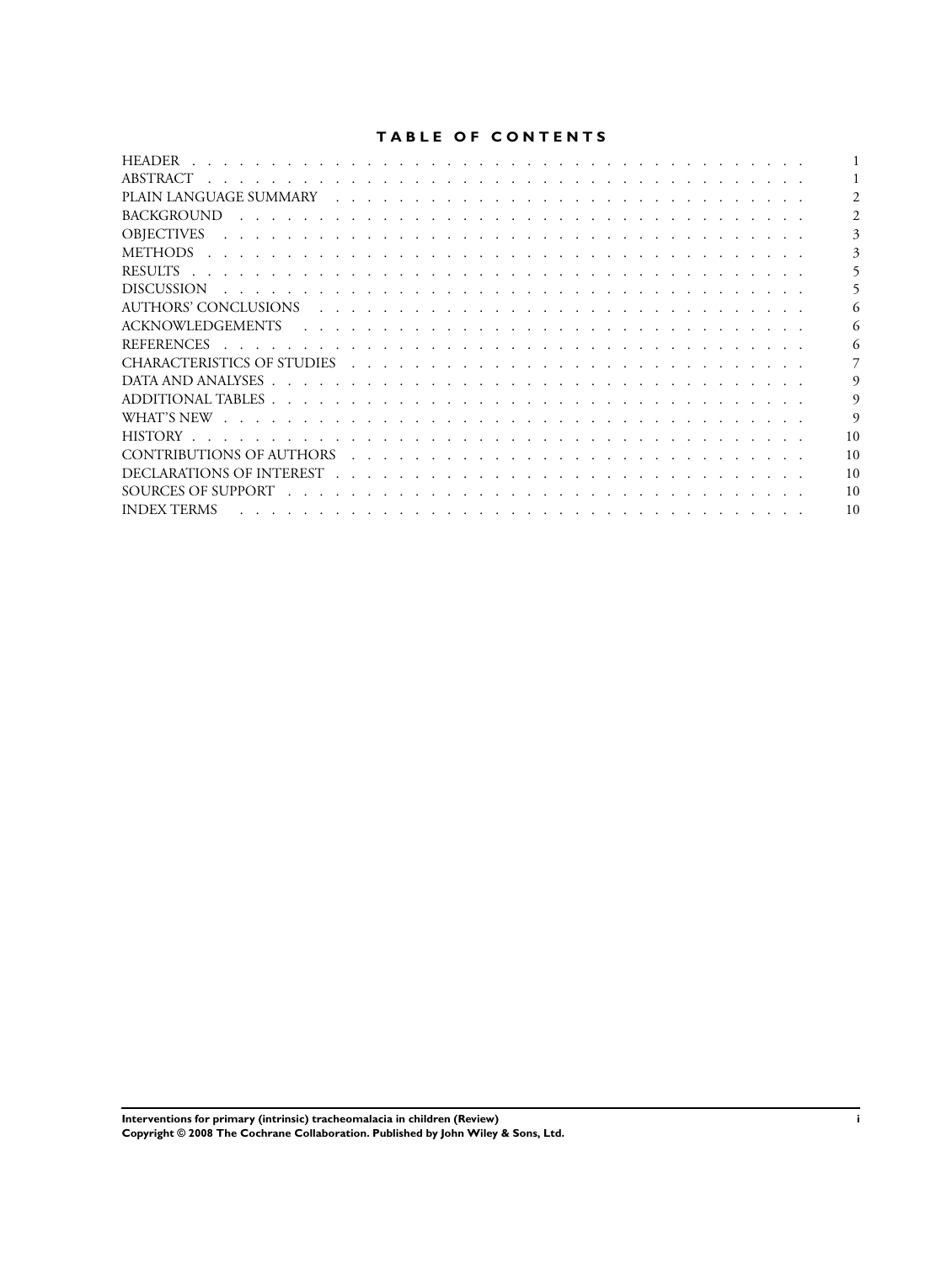**[Intervention Review]**

## **Interventions for primary (intrinsic) tracheomalacia in children**

I Brent Masters<sup>1</sup>, Anne B Chang<sup>2</sup>

<sup>1</sup> Respiratory Medicine, Royal Children's Hospital, Brisbane, Australia. <sup>2</sup> Respiratory Medicine Level 3 Woolworths Bldg, Royal Children's Hospital, Brisbane and Menzies School of Health Research, CDU, Darwin, Brisbane, Australia

Contact address: I Brent Masters, Respiratory Medicine, Royal Children's Hospital, Herston Rd, Herston, Brisbane, Queensland, 4029, Australia. [brent\\_masters@health.qld.gov.au](mailto:brentchar "A8penalty z@ masters@health.qld.gov.au ) .

**Editorial group:** Cochrane Airways Group. **Publication status and date:** Edited (no change to conclusions), published in Issue 3, 2008. **Review content assessed as up-to-date:** 31 January 2008.

**Citation:** Masters IB, Chang AB. Interventions for primary (intrinsic) tracheomalacia in children. *Cochrane Database of Systematic Reviews* 2005, Issue 4. Art. No.: CD005304. DOI: 10.1002/14651858.CD005304.pub2.

Copyright © 2008 The Cochrane Collaboration. Published by John Wiley & Sons, Ltd.

## **A B S T R A C T**

#### **Background**

Tracheomalacia, a disorder of the large airways where the trachea is deformed or malformed during respiration is commonly seen in tertiary paediatric practice. It is associated with a wide spectrum of respiratory symptoms from life threatening recurrent apnea to common respiratory symptoms such as chronic cough and wheeze. Current practice following diagnosis of tracheomalacia include medical approaches aimed at reducing associated symptoms of tracheomalacia, ventilation modalities of continuous positive airway pressure (CPAP) and bi-level positive airway pressure (BiPAP) and, surgical approaches aimed at improving the caliber of the airway (airway stenting, aortopexy, tracheopexy).

#### **Objectives**

To evaluate the efficacy of medical and surgical therapies for children with intrinsic (primary) tracheomalacia.

#### **Search methods**

The Cochrane Central Register of Controlled Trials (CENTRAL), the Cochrane Airways Group Specialised Register, MEDLINE and EMBASE databases were searched by the Cochrane Airways Group. The latest searches were performed in February 2008.

#### **Selection criteria**

All randomised controlled trials of therapies related to symptoms associated with primary or intrinsic tracheomalacia.

#### **Data collection and analysis**

Results of searches were reviewed against pre-determined criteria for inclusion. No eligible trials were identified and thus no data were available for analysis.

#### **Main results**

No randomised controlled trials (RCTs) that examined therapies for intrinsic tracheomalacia were found. Eight of the more recent (last 11 years) non randomised controlled trials reported a benefit from the various surgical interventions. The success was however not universal and in some studies severe adverse events occurred.

**Interventions for primary (intrinsic) tracheomalacia in children (Review) 1 Copyright © 2008 The Cochrane Collaboration. Published by John Wiley & Sons, Ltd.**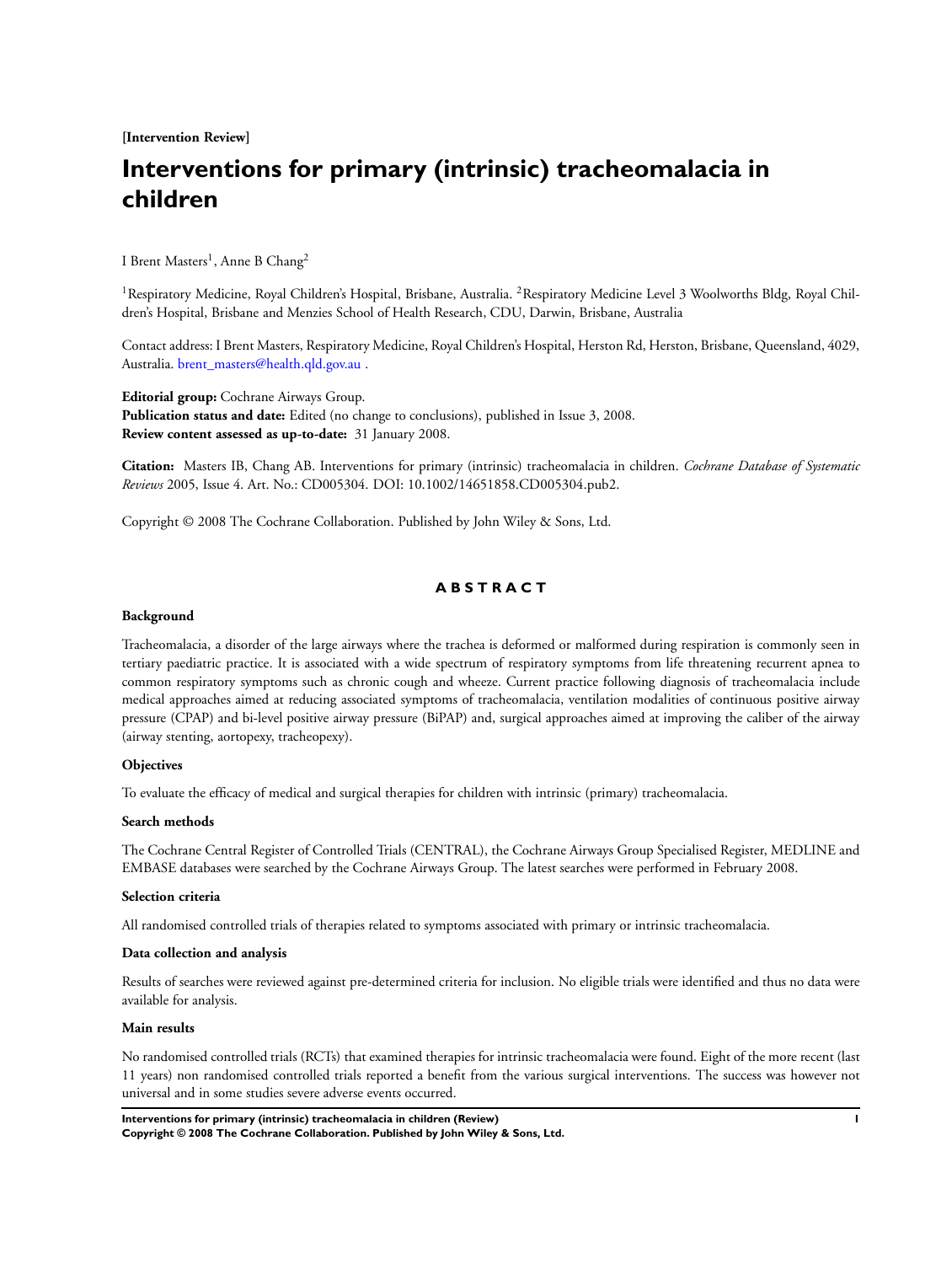#### **Authors' conclusions**

There is currently an absence of evidence to support any of the therapies currently utilised for management of intrinsic tracheomalacia. It is unlikely that any RCT on surgically based management will ever be available for children with severe life threatening illness associated with tracheomalacia. For those with less severe disease, RCTs are clearly needed. Outcomes of these RCTs should include measurements of the trachea and physiological outcomes in addition to clinical outcomes.

#### **P L A I N L A N G U A G E S U M M A R Y**

#### **Interventions for primary (intrinsic) tracheomalacia in children**

The clinical spectrum of tracheomalacia in children ranges from minimal symptoms to severe life threatening disease. Available medical and surgical approaches to treat symptoms associated with tracheomalacia range from simple medical therapies, ventilation , tracheostomy and stents to direct surgical approaches such as aorta/tracheopexy. Using the standard search module of the Cochrane Airways Group, no randomised controlled trials that assessed any therapy for intrinsic tracheomalacia were found. With the lack of evidence, the routine use of any therapies for intrinsic tracheomalacia cannot be assessed. The decision to subject a child to any surgical or medical based therapies will have to be made on an individual basis, with careful consideration of the risk-benefit ratio for each individual situation.

### **B A C K G R O U N D**

Tracheomalacia is a disorder of the large airways where the trachea is deformed or malformed during respiration ([Masters 2002](#page-7-0)). Tracheomalacia is commonly seen in tertiary paediatric practice [\(Masters 2002](#page-7-0)) and many of the children are only referred for assessment after repeated failures of therapy which include asthma drug therapies ([Gormley 1999,](#page-7-0) [Thomson 2002\)](#page-7-0). This large airway disorder can be classified as primary (intrinsic abnormality of the airway) or secondary (related to compression of trachea by another structure such as a mass). Primary tracheomalacia may occur in isolation, or in association with other malacia disorders (laryngomalacia and bronchomalacia), as part of a syndrome (e.g. Downs syndrome, Ehlers-Danlos syndrome), or with other congenital non-syndromic disorders (e.g. cardiac abnormalities, tracheoesophageal fistula etc) ([Austin 2003,](#page-7-0) [Masters 2002](#page-7-0)). Some have classified tracheomalacia associated with other abnormalities as secondary tracheomalacia assuming that it is related to the compression effects. However, as embryologically these tracheomalacia are related to a developmental abnormality with the associated condition (as opposed to because of the associated condition) [\(Beasley 1998\)](#page-7-0) and in general do not totally resolve after correction of the associated problem (such as in tracheo-oesophageal fistula ([Kovesi 2004](#page-7-0)) or after thoracic vascular surgery ([Horvath](#page-7-0) [1992](#page-7-0), [van 1993\)](#page-7-0), we have classified these types of tracheomalacia as primary tracheomalacia with associated abnormalities. True secondary tracheomalacia generally resolves on removal of the offending agent (such as a mediastinal mass or lymph node) and thus will not be discussed in this review.

Tracheomalacia may be diagnosed by flexible and rigid bronchoscopy, radiological airway screening, chest computed tomography (CT) scan, magnetic resonance imaging or tracheo-bronchogram. The current gold standard of diagnosing tracheomalacia is by visual assessment during bronchoscopy ([Wright 2003](#page-7-0)) and flexible bronchoscopy is superior to rigid bronchoscopy for evaluation of tracheo-bronchomalacia [\(Midulla 2003\)](#page-7-0). Flexible bronchoscopy provides the best assessment for the dynamic airway changes found in tracheo-bronchomalacia [\(Midulla 2003\)](#page-7-0). The other methods of diagnosis are less reliable and/or have major pitfalls. During flexible bronchoscopy, different visual descriptions of tracheomalacia have been described [\(Masters 2002\)](#page-7-0). However the associated symptoms are similar [\(Masters 2002\)](#page-7-0). The most common symptoms at presentation are persistent respiratory symptoms in particular chronic cough and wheeze. These symptoms cover most of the common respiratory symptoms seen in children and thus it not surprising that diagnosis is often delayed [\(Masters](#page-7-0) [2002](#page-7-0), [Wood 1997,](#page-7-0) [Gormley 1999\)](#page-7-0). Gormley and colleagues described that 75% of children with congenital tracheomalacia secondary to congenital vascular anomaly had persistent cough at presentation ([Gormley 1999\)](#page-7-0). As these symptoms overlap with other respiratory disorders, it is also not surprising that the diagnosis and management of tracheomalacia is often sub-optimal ([Gormley](#page-7-0) [1999](#page-7-0)). Other respiratory symptoms include recurrent infections and pneumonia, recurrent cyanosis, stridor, exertional dyspnoea

**Interventions for primary (intrinsic) tracheomalacia in children (Review) 2 Copyright © 2008 The Cochrane Collaboration. Published by John Wiley & Sons, Ltd.**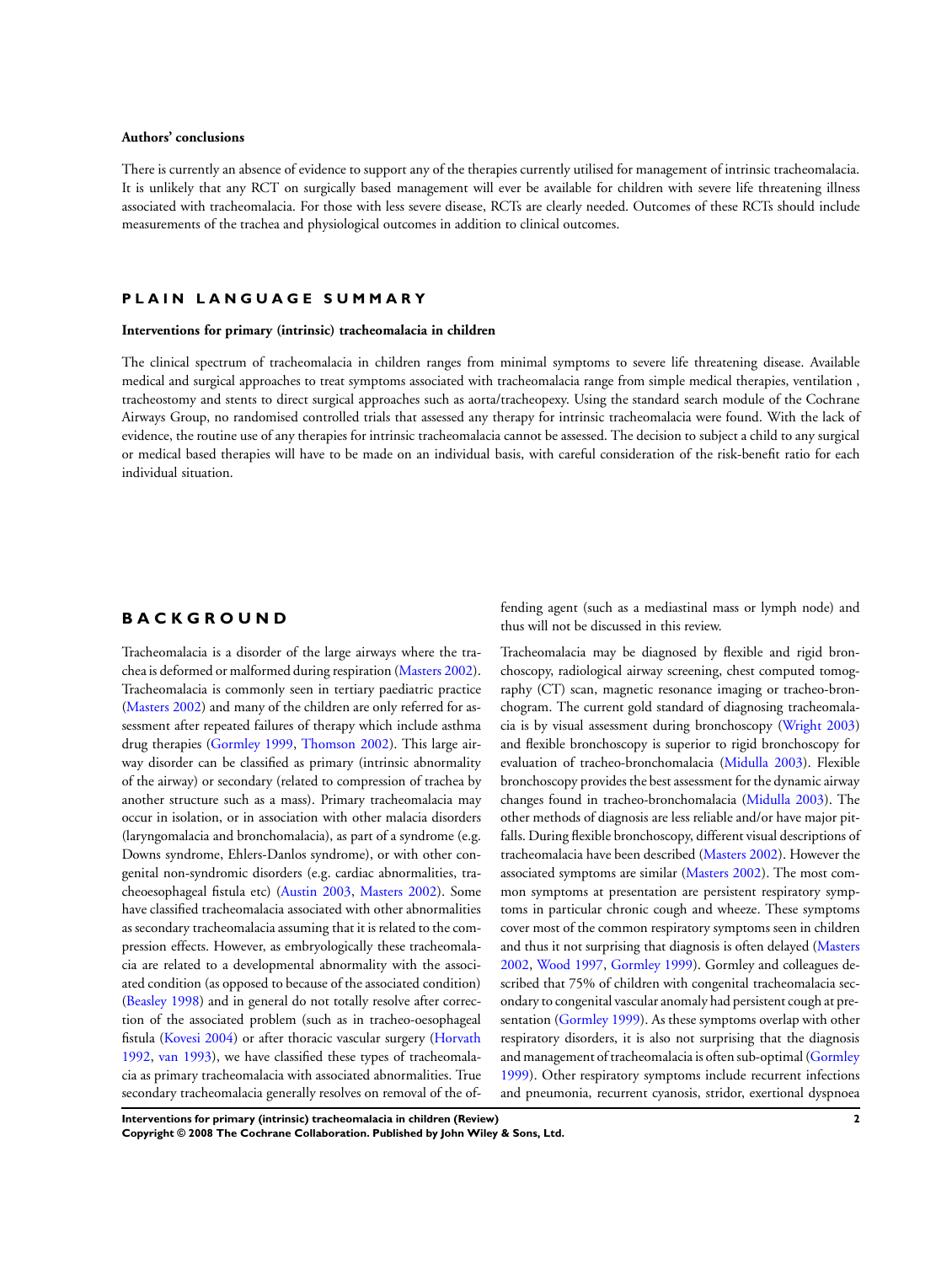and effort intolerance. Severe tracheomalacia may also be associ-ated with difficult anaesthesia [\(Austin 2003\)](#page-7-0) and increased  $CO<sub>2</sub>$ value during flexible bronchoscopy under general anaesthesia is associated with these airway lesions [\(Chang 2004](#page-7-0)). Non respiratory symptoms related to tracheomalacia have also been described and these include dysphagia [\(Agrawal 1999](#page-7-0)) and gastroesophageal reflux [\(Bibi 2001\)](#page-7-0).

The respiratory symptoms attributed to tracheomalacia are most likely primarily to be related to the effect of a narrowed airway generating altered airflow. Wheeze is generated from altered flow through a narrowed tube. Misdiagnosis of asthma in children with airway malacia disorders has been well described ([Finder 1997](#page-7-0)). Cough is likely related to reduction of muco-ciliary clearance as the compressed airway impedes clearance of secretions [\(Finder 1997](#page-7-0)) which sets up a bronchitic process distal to the lesion. Exactly why this occurs is unknown but the possibility of a more subtle process that involves functional abnormalities in the development of the neuro-vascular and airway immunological, smooth muscle and epithelial cell lines would be biologically possible, but have not been described. Thus, it is also plausible that a change in anatomical improvement (if possible) may not necessary result in symptomatic improvement.

Current practice following diagnosis of tracheomalacia include medical approaches aimed at reducing associated symptoms of tracheomalacia and surgical approaches aimed at improving the caliber of the airway (airway stenting, aortopexy) and thus reducing associated symptoms. These interventions may have serious and significant adverse events. Hence, there is a need for systematic evaluation of the effects of interventions aimed at reducing the respiratory symptoms related to tracheomalacia.

## **O B J E C T I V E S**

To evaluate the efficacy of medical and surgical therapies for children with intrinsic (primary) tracheomalacia.

## **M E T H O D S**

## **Criteria for considering studies for this review**

#### **Types of studies**

All randomised controlled trials of therapies related to symptoms associated with primary or intrinsic tracheomalacia.

#### **Types of participants**

Children aged < 15 years with tracheomalacia with associated respiratory symptoms.

Exclusion criteria: secondary tracheomalacia.

#### **Types of interventions**

All randomised controlled comparisons of therapies for symptoms associated with primary or intrinsic tracheomalacia. Trials that included the use of other medications or interventions were included if all participants had equal access to such medications or interventions.

## **Types of outcome measures**

It was planned to obtain data on at least one of the following outcome measures:

Primary outcome:

a) proportions of participants who were not cured or not substantially improved at follow up (clinical failure)

Secondary outcomes:

b) proportions of participants who were not cured at follow up

c) proportions of participants who not substantially improved at follow up

d) mean difference in number of respiratory episodes (defined by diary cards or acute respiratory illness score)

e) proportions requiring hospitalisation for respiratory illness

f) mean difference in symptoms and signs (mean improvement in clinical state)

g) proportions developing new respiratory complications such as bronchiectasis, bronchiolitis obliterans, etc.

h) proportions requiring acute or complicated airway intervention (prolonged intubation, tracheostomy, etc.)

i) proportions experiencing adverse effects of the intervention (e.g. death from surgery, surgical complications etc.)

The proportions of participants who failed to improve on treatment and the mean clinical improvement were to be determined using the following hierarchy of assessment measures (i.e. where two or more assessment measures are reported in the same study, the outcome measure that is listed first in the hierarchy would be used).

i) Objective measurements of cough indices (cough frequency) ii) Symptomatic (Quality of life, Likert scale, visual analogue scale, level of interference of respiratory symptoms such as cough, wheeze, cyanotic events etc using diaries) - assessed by child

iii) Symptomatic (Quality of life, Likert scale, visual analogue scale, level of interference of respiratory symptoms such as cough, wheeze, cyanotic events etc using diaries) - assessed by the parents/ carers

iv) Symptomatic (Likert scale, visual analogue scale, level of interference of respiratory symptoms such as cough, wheeze, cyanotic events etc using diaries) - assessed by clinicians

**Interventions for primary (intrinsic) tracheomalacia in children (Review) 3**

**Copyright © 2008 The Cochrane Collaboration. Published by John Wiley & Sons, Ltd.**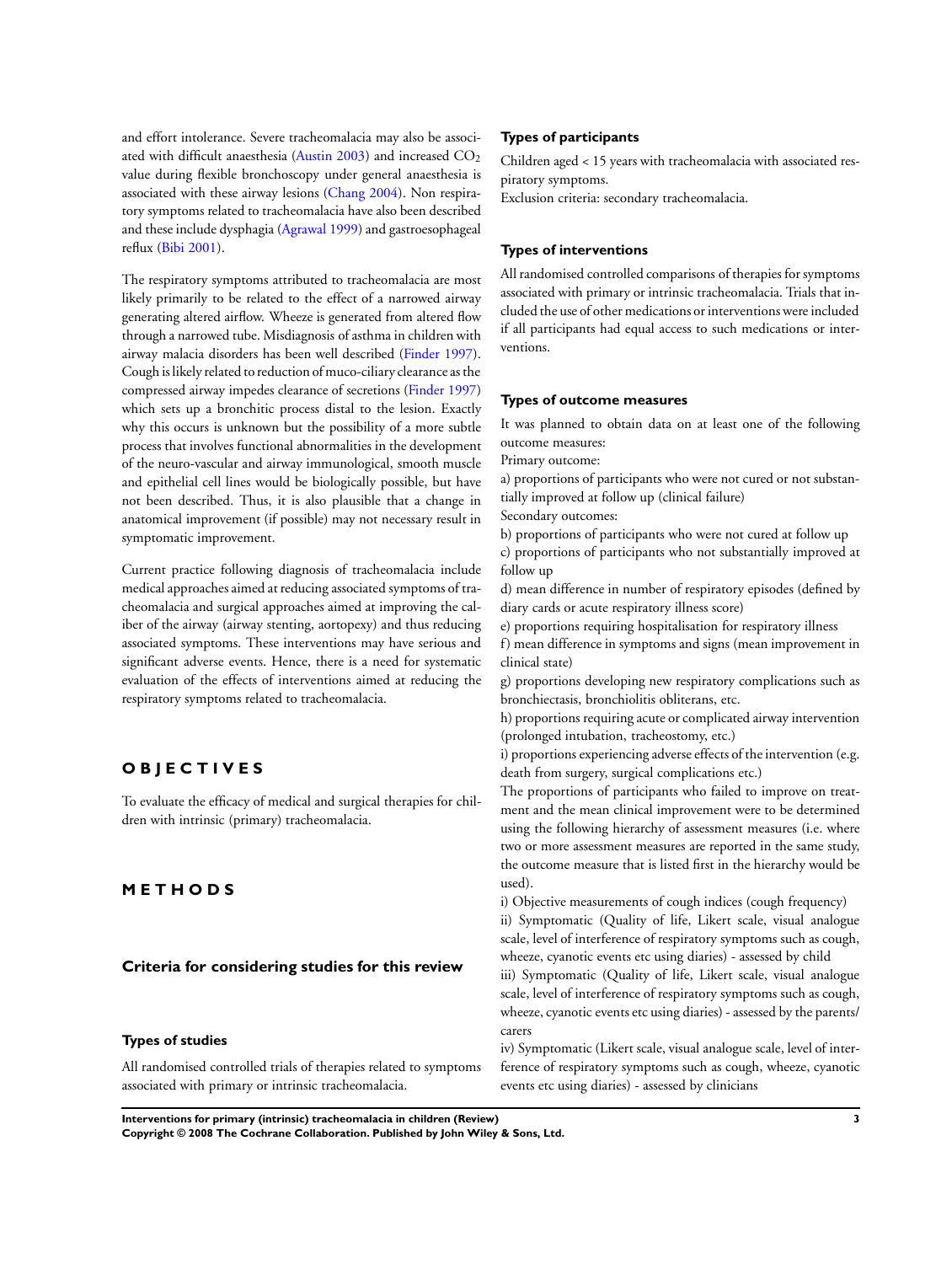v) Pulmonary function tests

vi) Bronchoscopic assessment of tracheomalacia (using flexible bronchoscopy)

vii) Relevant airway markers consistent with neutrophilic inflammation

#### **Search methods for identification of studies**

The following topic search strategy was used to identify the relevant randomised controlled trials listed on the electronic databases:

(" tracheomalacia " OR " tracheo-malacia " OR "malacia" OR " trachea abnormalities" OR "tracheal diseases" all as (text word) or (MeSH)) AND ("child" OR "children" OR "infant" as (text word) or (MeSH))

The full search strategies are shown in [Table 1](#page-10-0) and [Table 2.](#page-10-0) Trials were identified from the following sources:

1. The Cochrane Controlled Trials Register (CENTRAL) which includes the Airways Collaborative Review Group Specialised Trials Register

2. MEDLINE 1966-2004. Topic search strategy combined with the MEDLINE randomised controlled trial search filter as outlined in the Airways Group module

3. OLDMEDLINE 1951-1965. Topic search strategy combined with the MEDLINE randomised controlled trial search filter as outlined in the Airways Group module

4. EMBASE 1980-2004. Topic search strategy combined with the EMBASE randomised controlled trial search filter as outlined in the Airways Group module

5. The list of references in relevant publications

6. Written communication with the authors of trials included in the review when necessary

The latest searches were performed in February 2008

## **Data collection and analysis**

Study Selection

Retrieval of studies: From the title, abstract or descriptions, two reviewers independently reviewed literature searches to identify potentially relevant trials for full review. Searches of bibliographies and texts were conducted to identify additional studies. From the full text using specific criteria, the same two reviewers independently selected trials for inclusion. Agreement would have been measured using Kappa statistics. Disagreement would have been resolved by consensus.

Assessment of Quality

Studies included in the review would have undergone quality assessment performed independently by both reviewers. Four components of quality would have been assessed:

1. Allocation concealment. Trials would have been scored as: Grade A: Adequate concealment, Grade B: Unclear, Grade C: Clearly inadequate concealment (Grade A = high quality)

2. Blinding. Trials would have been scored as: Grade A: Participant and care provider and outcome assessor blinded, Grade B: Outcome assessor blinded, Grade C: Unclear, Grade D: No blinding of outcome assessor (Grade A,  $B = high$  quality)

3. Reporting of participants by allocation group. Trials would have been scored as: Grade A: The progress of all randomised children in each group described, Grade B: Unclear or no mention of withdrawals or dropouts, Grade C: The progress of all randomised children in each group clearly not described (Grade A = high quality) 4. Follow-up. Trials would have been scored as: Grade A: Outcomes measured in >90% (where withdrawals due to complications and side-effects are categorised as treatment failures), Grade B: Outcomes measured in 80 to 90%, Grade C: Unclear, Grade D: Outcomes measured in <80% (Grade A = high quality)

While only the allocation concealment quality would have been displayed in the meta-analysis figures, all assessments would have been included in the 'Characteristics of included studies' table. Inter-reviewer reliability for the identification of high quality studies for each component would have been measured by the Kappa statistic.

Each study would have been assessed using a one to five scale described by Jadad [\(Jadad 1996\)](#page-7-0) and summarised as follows:

Was the study described as randomised?  $(1 = yes; 0 = no)$ 

Was the study described as double blind?  $(1 = yes; 0 = no)$ 

Was there a description of withdrawals and dropouts?  $(1 = yes; 0 =$ no)

Was the method of randomisation clearly described and appropriate?  $(1 = \text{ves}; 0 = \text{no})$ 

Was the method of double blinding well described and appropriate?  $(1 = yes; 0 = no)$ 

Data Extraction

Trials that satisfy the inclusion criteria would have been reviewed and the following information recorded: study setting, year of study, source of funding, patient recruitment details (including number of eligible children), inclusion and exclusion criteria, randomisation and allocation concealment method, numbers of participants randomised, blinding (masking) of participants, care providers and outcome assessors, intervention (duration and type), control, co-morbidities (all medical problems with particular attention to genetic syndromes and co-morbidities), existing respiratory problems, co-interventions, numbers of patients not followed up, reasons for withdrawals from study protocol (clinical, side-effects, refusal and other), details on side-effects of therapy, and whether intention-to-treat analyses were possible. Data would have been extracted on the outcomes described previously. Further information would have been requested from the authors where required.

Data Analysis

For the dichotomous outcome variables of each individual study, relative and absolute risk reductions would have been calculated using a modified intention-to-treat analysis. This analysis assumes

**Interventions for primary (intrinsic) tracheomalacia in children (Review) 4 Copyright © 2008 The Cochrane Collaboration. Published by John Wiley & Sons, Ltd.**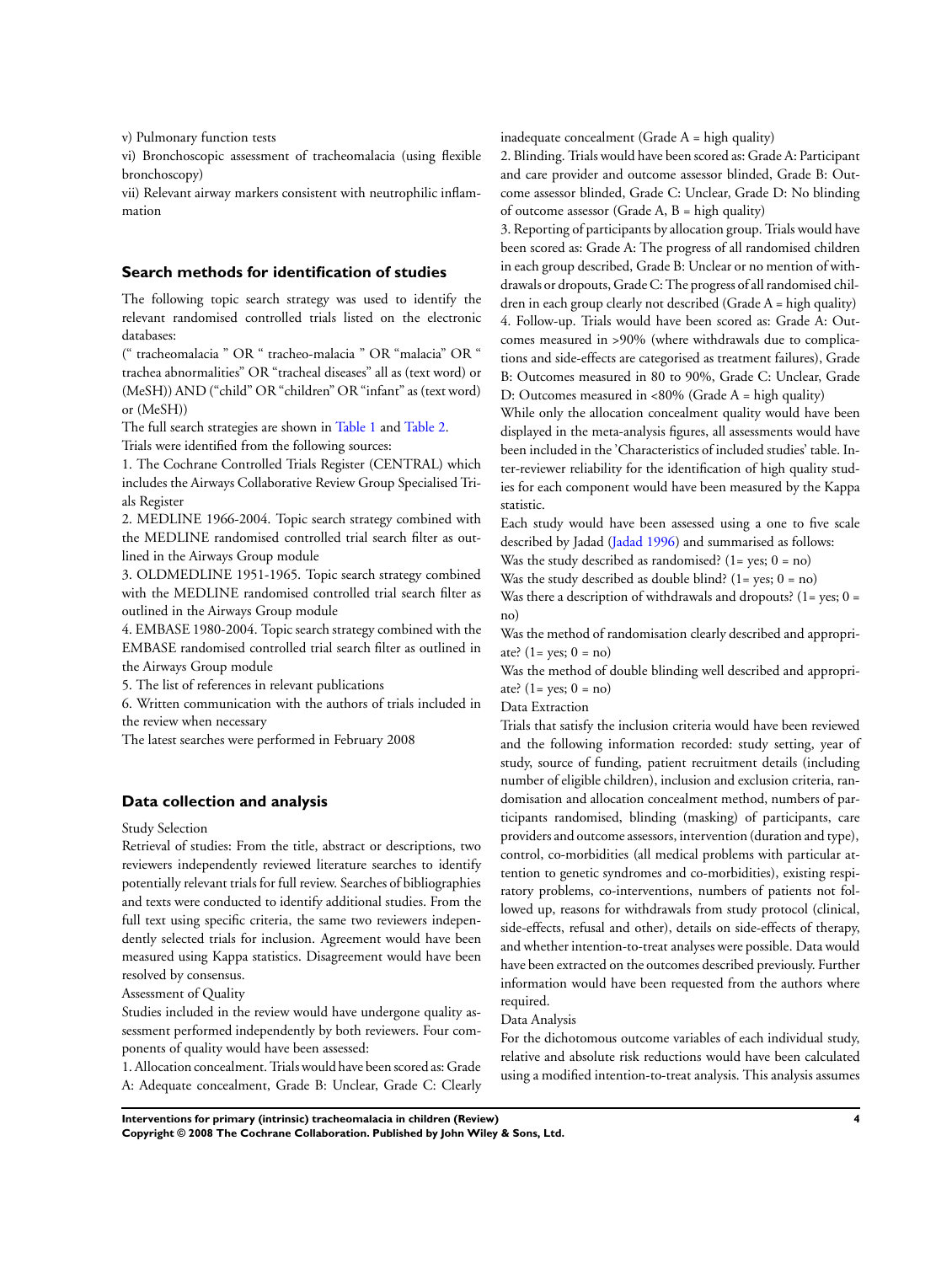that children not available for outcome assessment have not improved (and probably represents a conservative estimate of effect). An initial qualitative comparison of all the individually analysed studies would examine whether pooling of results (meta-analysis) is reasonable. This would take into account differences in study populations, inclusion/exclusion criteria, interventions, outcome assessment and estimated effect size.

The results from studies that meet the inclusion criteria and reported any of the outcomes of interest would have been included in the subsequent meta-analysis. The summary weighted risk ratio and 95% confidence interval (fixed-effect model) would have been calculated using the inverse of the variance of each study result for weighting (Cochrane statistical package, RevMan 4.2). Numbers needed to treat (NNT) would have been calculated from the pooled OR and its 95% CI applied to a specified baseline risk using an online calculator [\(Cates 2003\)](#page-7-0). This calculator converts the risk in the placebo group to the corresponding odds, applies the OR to estimate the odds in the treated group, and converts that odds to the corresponding risk and calculates the risk difference, the inverse of which is the NNT. The outcome indices would have been assumed to be normally distributed continuous variables so the mean difference in outcomes can be estimated (weighted mean difference). If studies reported outcomes using different measurement scales, the standardised mean difference would have been estimated. In cross-over trials, if data is combined with parallel studies only data from the first arm would have been used [\(Elbourne](#page-7-0) [2002](#page-7-0)). In addition, for pooled cross-over studies, mean treatment differences would have been calculated from raw data, extracted or imputed and entered as fixed effects generic inverse variance (GIV) outcome to give weighted SD unit difference and 95% confidence intervals (RevMan 4.2). Heterogeneity between the study results would have been tested to see if it reached statistical significance using a chi squared test, and the proportion of heterogeneity arising from between study differences would have been assessed with the  $I^2$  statistic ([Higgins 2003\)](#page-7-0). The 95% confidence interval estimated using a random-effects model would have been included whenever there are concerns about statistical heterogeneity. SUB-GROUP ANALYSIS:

An a priori subgroup analysis was planned for

1. Age: infants (<12 months) or children (aged 1-14 years)

- 2. Presence of congenital (cardiac, tracheoesophageal fistula) or syndromes
- 3. Medical therapies
- 4. Surgical therapies

Sensitivity analyses was planned to assess the impact of the potentially important factors on the overall outcomes:

a) study quality

- b) study size
- c) variation in the inclusion criteria
- d) differences in other medications used in the intervention and comparison groups
- e) differences in outcome measures
- f) analysis using random-effects model
- g) analysis by 'treatment received'
- h) analysis by 'intention-to-treat'
- i) analysis by study design: parallel and cross over studies
- Publication bias would have been tested using a funnel plot.

## **R E S U L T S**

#### **Description of studies**

#### See: [Characteristics of excluded studies.](#page-9-0)

The searches identified 13 potential studies but none fulfilled the study eligibility criteria. An update search run in February 2008 yielded 41 references of which none met the eligibility criteria of the review.

#### **Risk of bias in included studies**

Not applicable.

## **Effects of interventions**

The Airways Group search identified 757 potentially relevant titles. After assessing the abstracts, 13 studies were considered for inclusion into review but none fulfilled the study eligibility criteria. Eight of the more recent non controlled studies are summarised in the excluded table.

## **D I S C U S S I O N**

No randomised controlled trials of therapies for symptoms associated with primary or intrinsic tracheomalacia were identified. There are numerous cohort descriptive studies with varying numbers of patients that reported on a variety of interventions (mainly surgical) to increase the airway caliber. Most of these children managed surgically had presumably the severe end of the clinical spectrum, with life threatening apnoea episodes. These cohort studies (see excluded table) have highlighted the importance of interventions in terms of clinical improvement. However these surgical procedures (tracheopexy, aortopexy and/or stenting) are not universally successful and have associated morbidity and mortality [\(Valerie 2005](#page-7-0)). CPAP alters forced expiratory flow in infants but the authors did not describe clinical correlates [\(Davis 1998\)](#page-7-0). There are no studies that quantitatively defined severity either anatomically or clinically. Also, when tracheomalacia is associated with a vascular compression, surgical correction of the vascular compression alleviates major respiratory symptoms in most (68%) but

**Interventions for primary (intrinsic) tracheomalacia in children (Review) 5**

**Copyright © 2008 The Cochrane Collaboration. Published by John Wiley & Sons, Ltd.**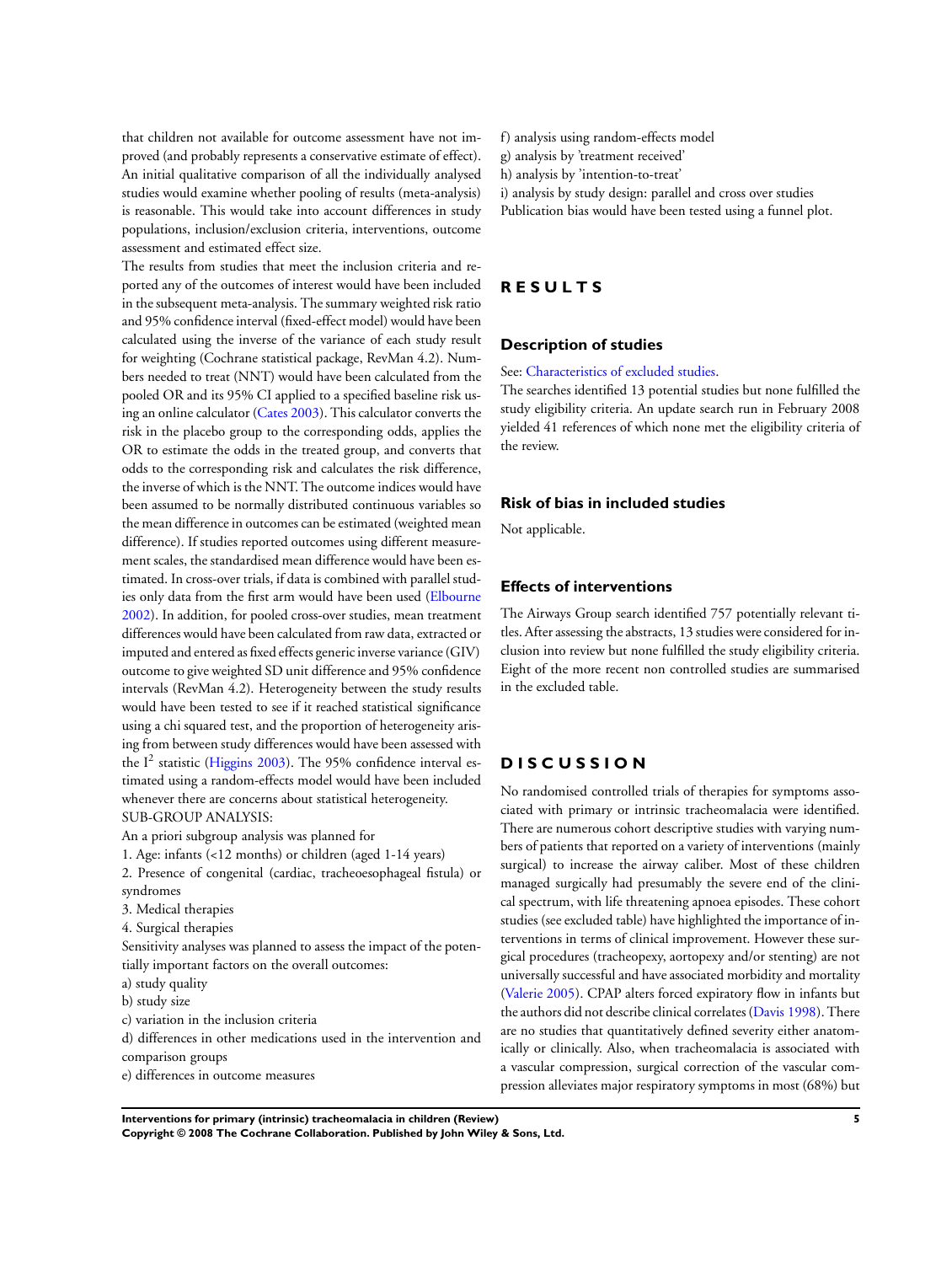<span id="page-7-0"></span>not in a significant number of children (Bonnard 2003, Benjamin 1976).

Physiological measurement studies of lung function have shown short-term benefits in function in lung mechanics and improvement in spirometric parameters for selective children managed with surgical intervention (Zinman 1995) and CPAP (Davis 1998). However there are no quantitative assessments of severity of the tracheomalacia at the entry or end point. Interpretation of lung function may be limited unless paired (pre and post intervention) data are obtained, as children with these airway abnormalities may have reduced lung growth (Agrawal 1999). At the mild end of the spectrum there are no studies that have assessed the disease impact, the management of intercurrent respiratory illness or symptoms associated with tracheomalacia.

## **A U T H O R S ' C O N C L U S I O N S**

#### **Implications for practice**

With the lack of evidence, recommendations for the routine use

of any therapies for intrinsic tracheomalacia cannot be made. The decision to subject a child to surgical and/or medical based therapies will have to be made on an individual basis, with careful consideration of the risk-benefit ratio for each individual situation.

#### **Implications for research**

It is unlikely that any RCT on surgically based management will ever be available for children with severe life threatening illness associated with tracheomalacia. For those with less severe disease, RCTs are clearly needed. In these RCTs, outcomes should include measurements of the trachea and physiological based outcomes in addition to clinical outcomes.

## **A C K N O W L E D G E M E N T S**

We thank Toby Lasserson and Chris Cates from the Airways Group for their advice, supportive role and comments to the protocol and review. We are also very grateful to Elizabeth Arnold for performing the relevant searches and obtaining the articles.

#### **R E F E R E N C E S**

#### **References to studies excluded from this review**

#### **Abdel-Rahman 2002** *{published data only}*

Abdel-Rahman U, Ahrens P, Fieguth HG, Kitz R, Heller K, Moritz A. Surgical treatment of tracheomalacia by bronchoscopic monitored aortopexy in infants and children. *Annals of Thoracic Surgery* 2002;**74**(2):315–9.

#### **Corbally 1993** *{published data only}*

Corbally MT, Spitz L, Kiely E, Brereton RJ, Drake DP. Aortopexy for tracheomalacia in oesophageal anomalies. *European Journal of Pediatric Surgery* 1993;**3**(5):264–6.

#### **Davis 1998** *{published data only}*

Davis S, Jones M, Kisling J, Angelicchio C, Tepper RS. Effect of continuous positive airway pressure on forced expiratory flows in infants with tracheomalacia. *American Journal of Respiratory & Critical Care Medicine* 1998;**158**(1): 148–52.

#### **Filler 1993** *{published data only}*

Filler RM, Forte V, Chait P, Weber TR, Othersen HB, Tracy TF, et al.Tracheobronchial stenting for the treatment of airway obstruction. *Journal of Pediatric Surgery* 1993;**33**(2): 304–11.

#### **McCarthy 1997** *{published data only}*

McCarthy JF, Hurley JP, Neligan MC, Wood AE. Surgical relief of tracheobronchial obstruction in infants and children. *European Journal of Cardio-Thoracic Surgery* 1997; **11**(6):1017–22.

## **Nicolai 2001** *{published data only}*

Nicolai T, Huber RM, Reiter K, Merkenschlager A, Hautmann H, Mantel K. Metal airway stent implantation in children: follow-up of seven children. *Pediatric Pulmonology* 2001;**31**(4):289–96.

#### **Vazquez-Jimenez 2001** *{published data only}*

Vazquez-Jimenez JF, Sachweh JS, Liakopoulos OJ, Hugel W, Holzki J, von Bernuth G, Messmer BJ. Aortopexy in severe tracheal instability: short-term and long-term outcome in 29 infants and children. *Annals of Thoracic Surgery* 2001;**72** (6):1898–901.

#### **Vinograd 1994** *{published data only}*

Vinograd I, Klin B, Efrati Y, Barr J, Behar M, Eshel G. Airway obstruction in neonates and children: surgical treatment. *Journal of Cardiovascular Surgery* 1994;**35**(6 Suppl 1):7–12.

#### **Additional references**

#### **Agrawal 1999**

Agrawal L, Beardsmore CS, MacFadyen UM. Respiratory function in childhood following repair of oesophageal atresia and tracheoesophageal fistula. *Archives of Disease in Childhood* 1999;**81**(5):404–8.

#### **Austin 2003**

Austin J, Ali T. Tracheomalacia and bronchomalacia in children: pathophysiology, assessment, treatment and anaesthesia management. *Paediatric Anaesthesia* 2003;**13**  $(1):3-11.$ 

**Interventions for primary (intrinsic) tracheomalacia in children (Review) 6**

**Copyright © 2008 The Cochrane Collaboration. Published by John Wiley & Sons, Ltd.**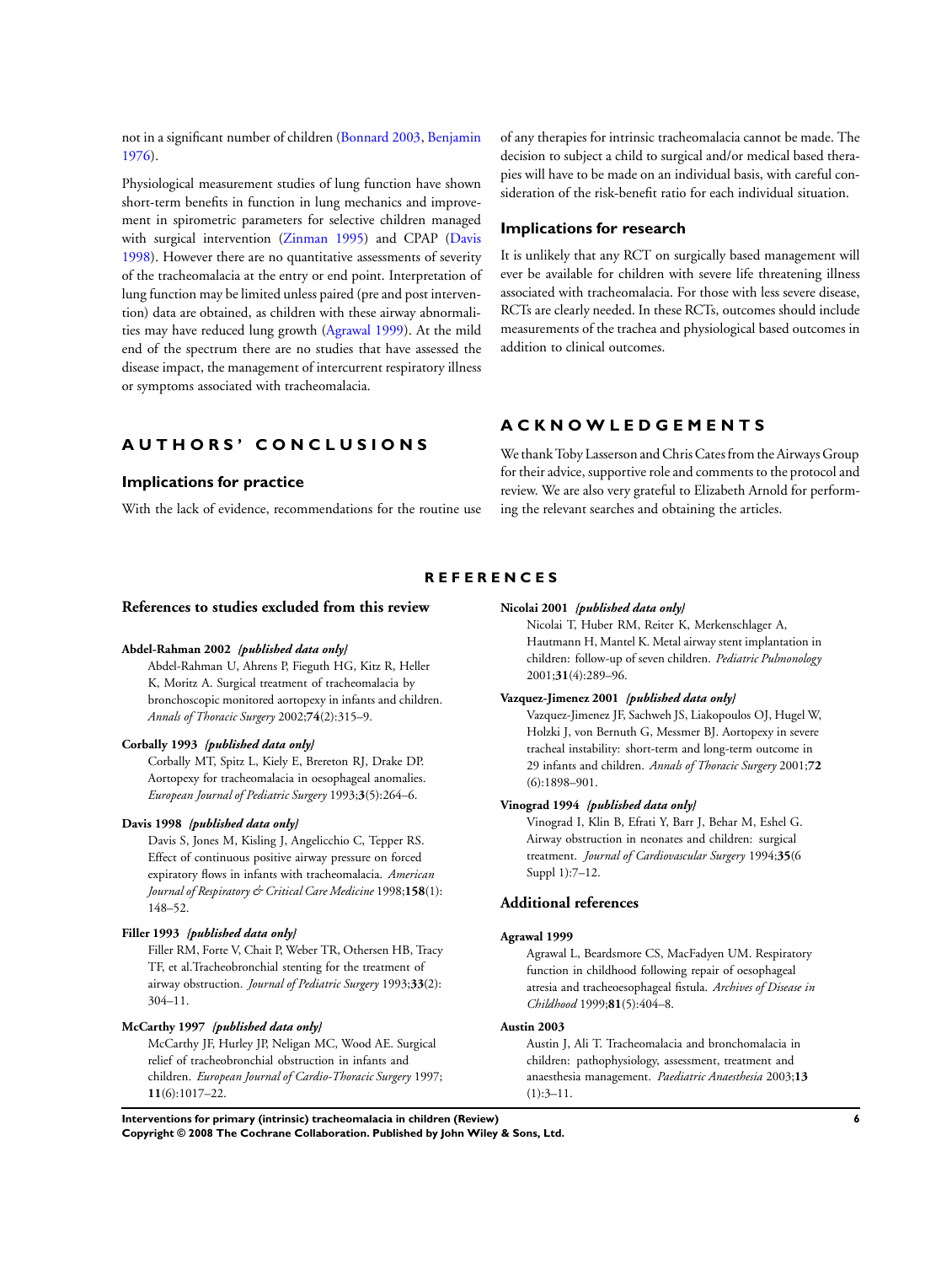#### **Beasley 1998**

Beasley SW, Qi BQ. Understanding tracheomalacia. *Journal of Paediatrics and Child Health* 1998;**34**(3):209–10.

#### **Benjamin 1976**

Benjamin B, Cohen D, Glasson M. Tracheomalacia in association with congenital tracheoesophageal fistula. *Surgery* 1976;**79**(5):504–8.

#### **Bibi 2001**

Bibi H, Khvolis E, Shoseyov D, Ohaly M, Ben Dor D, London D, Ater D. The prevalence of gastroesophageal reflux in children with tracheomalacia and laryngomalacia. *Chest* 2001;**119**(2):409–13.

#### **Bonnard 2003**

Bonnard A, Auber F, Fourcade L, Marchac V, Emond S, Revillon Y. Vascular ring abnormalities: a retrospective study of 62 cases. *Journal of Pediatric Surgery* 2003;**38**(4): 539–43.

#### **Cates 2003**

Cates C. Visual Rx. Online NNT Calculator.. http:// www.nntonline.net/: Cates C, 2003.

#### **Chang 2004**

Chang AB, Moloney GE, Harms PJ, Masters IB. Endoscopic intratracheal carbon dioxide measurements during pediatric flexible bronchoscopy. *Paediatric Anaesthesia* 2004;**14**(8): 650–5.

#### **Elbourne 2002**

Elbourne DR, Altman DG, Higgins JPT, Curtin F, Worthington HV, Vail A. Meta-analyses involving crossover trials: methodological issues. *International Journal of Epidemiology* 2002;**31**(1):140–9.

#### **Finder 1997**

Finder JD. Primary bronchomalacia in infants and children. *Journal of Paediatrics* 1997;**130**:59–66.

#### **Gormley 1999**

Gormley PK, Colreavy MP, Patil N, Woods AE. Congenital vascular anomalies and persistent respiratory symptoms in children. *International Journal of Pediatric Otorhinolaryngology* 1999;**51**(1):23–31.

#### **Higgins 2003**

Higgins JPT, Thompson SG, Deeks JD, Altman G. Measuring inconsistency in meta-analysis. *BMJ* 2003;**327**: 557–60.

#### **Horvath 1992**

Horvath P, Hucin B, Hruda J, Sulc J, Brezovsky P, Tuma S, et al.Intermediate to late results of surgical relief of vascular tracheobronchial compression. *European Journal of Cardio-Thoracic Surgery* 1992;**6**(7):366–71.

#### **Jadad 1996**

Jadad AR, Moore RA, Carroll D, Jenkinson C, Reynolds DJ, Gavaghan DJ, McQuay HJ. Assessing the quality of reports of randomized clinical trials: is blinding necessary?. *Controlled Clinical Trials* 1996;**17**(1):1–12.

#### **Jokinen 1977**

Jokinen K, Palva T, Sutinen S, Nuutinen J. Acquired tracheobronchomalacia. *Annals of Clinical Research* 1977;**9**  $(2):52-7.$ 

### **Kovesi 2004**

Kovesi T, Rubin S. Long-term complications of congenital esophageal atresia and/or tracheoesophageal fistula. *Chest* 2004;**126**(3):915–25.

#### **Masters 2002**

Masters IB, Chang AB, Patterson L, Wainwright C, Buntain H, Dean BW, et al.Series of laryngomalacia, tracheomalacia, and bronchomalacia disorders and their associations with other conditions in children. *Pediatric Pulmonology* 2002; **34**(3):189–95.

#### **Midulla 2003**

Midulla F, de Blic J, Barbato A, Bush A, Eber E, Kotecha S, et al.Flexible endoscopy of paediatric airways. *European Respiratory Journal* 2003;**22**(4):698–708.

#### **Thomson 2002**

Thomson F, Masters IB, Chang AB. Persistent cough in children - overuse of medications. *Journal of Paediatrics & Child Health* 2002;**38**(Dec):578–81.

#### **Valerie 2005**

Valerie EP, Durrant AC, Forte V, Wales P, Chait P, Kim PC. A decade of using intraluminal tracheal/bronchial stents in the management of tracheomalacia and/or bronchomalacia: is it better than aortopexy?. *Journal of Pediatric Surgery* 2005;**40**(6):904–7.

#### **van 1993**

van Son JA, Julsrud PR, Hagler DJ, Sim EK, Pairolero PC, Puga FJ, et al.Surgical treatment of vascular rings: the Mayo Clinic experience. *Mayo Clinic Proceedings* 1993;**68**(11): 1056–63.

#### **Wood 1997**

Wood RE. Localised tracheomalacia or bronchomalacia in children with intractable cough. *Journal of Paediatrics* 1997; **116**:404–6.

#### **Wright 2003**

Wright CD. Tracheomalacia. *Chest Surgery Clinics of North America* 2003;**13**(2):349-57, viii.

#### **Zinman 1995**

Zinman R. Tracheal stenting improves airway mechanics in infants with tracheobronchomalacia. *Pediatric Pulmonology* 1995;**19**(5):275–81.

∗ *Indicates the major publication for the study*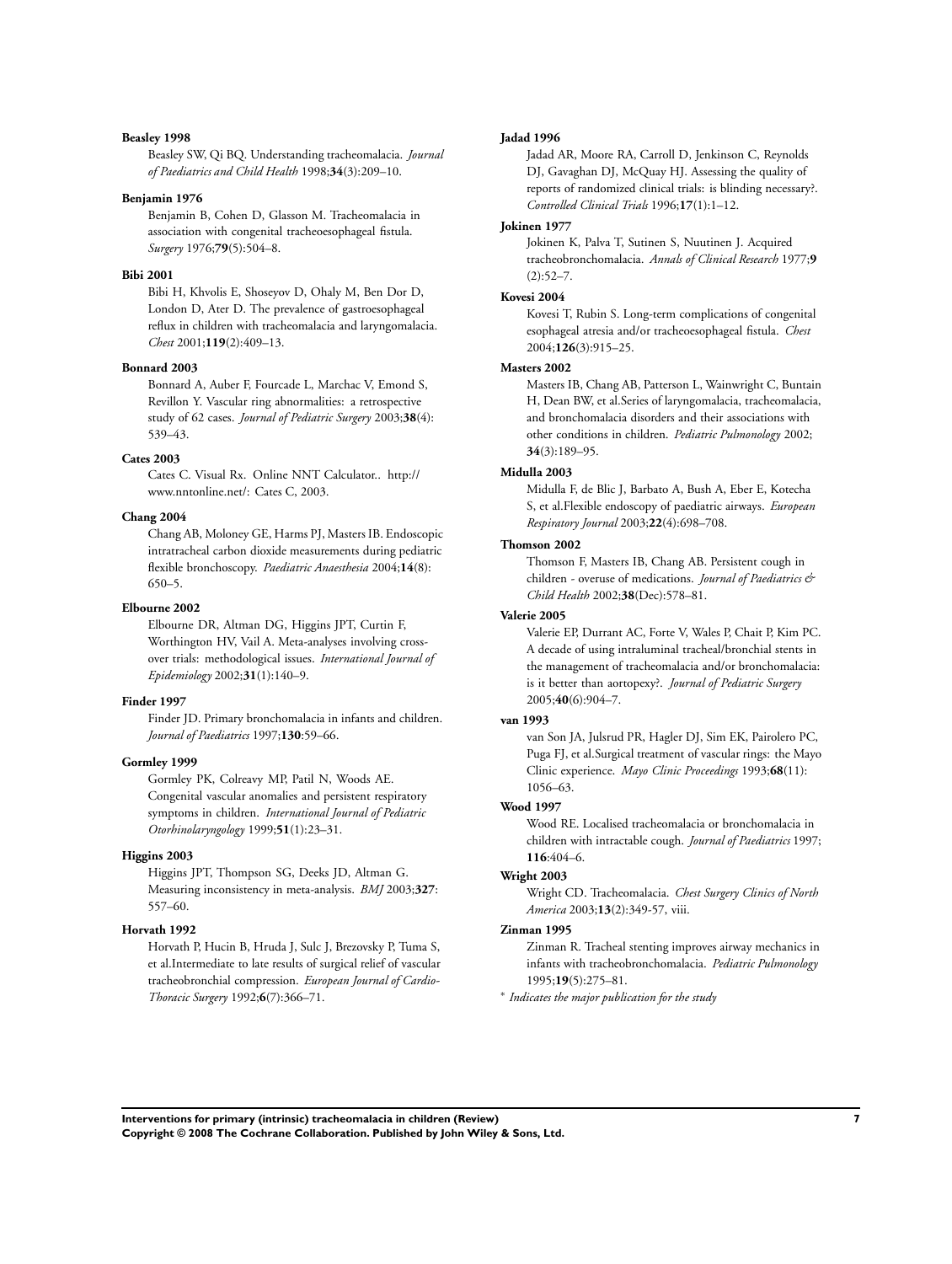## <span id="page-9-0"></span>**CHARACTERISTICS OF STUDIES**

## **Characteristics of excluded studies** *[ordered by study ID]*

| Study                | Reason for exclusion                                                                                                                                                                                                                                                                                                                                                                                                                                                                                                                                                       |  |  |
|----------------------|----------------------------------------------------------------------------------------------------------------------------------------------------------------------------------------------------------------------------------------------------------------------------------------------------------------------------------------------------------------------------------------------------------------------------------------------------------------------------------------------------------------------------------------------------------------------------|--|--|
| Abdel-Rahman 2002    | Non controlled study. Authors reported on effect of aortopexy on 16 infants and children with tracheomala-<br>cia. No intraoperative or postoperative mortality occurred and 13 (81%) had permanent relief of symptoms                                                                                                                                                                                                                                                                                                                                                     |  |  |
| Corbally 1993        | Non controlled study. Authors reported on 48 patients with repaired congenital oesophageal anomaly who<br>underwent aortopexy for significant tracheomalacia. Indications for aortopexy included recurrent apnoea/<br>cyanosis, near fatal episodes, recurrent respiratory distress and infection and worsening stridor. Aortopexy<br>cured near fatal episodes in all patients and resulted in improvement of airway obstruction in 95%. The<br>procedure failed in 2 patients due to unrecognised bronchomalacia and phrenic nerve palsy                                 |  |  |
| Davis 1998           | Non controlled study. Continuous positive airway pressure (CPAP) was used to minimize airway collapse<br>in infants with tracheomalacia. Forced expiratory flows increased with CPAP use                                                                                                                                                                                                                                                                                                                                                                                   |  |  |
| Filler 1993          | Non controlled study. The authors reported on their 5-year experience of inserting the Palmaz stent into<br>infants and children who had a variety of major airway obstructions, including tracheomalacia in 8 children.<br>Granulation tissue developed over the stents in five of eight cases. Obstructing granulations were removed<br>by scraping or balloon compression in three and resulted in earlier than the planned removal in two                                                                                                                              |  |  |
| McCarthy 1997        | Non controlled study. Twenty-four infants and children with various causes of airway obstruction including<br>tracheomalacia. Hospital mortality was 8.7%, 19 (79.2%) patients were alive and symptom free. The single<br>most important predictor of mortality was the presence of associated cardiac anomalies                                                                                                                                                                                                                                                           |  |  |
| Nicolai 2001         | Non controlled study. Authors reported on 7 children with extreme structural central airway obstruction (6<br>were mechanically ventilated). All patients showed marked improvement of their respiratory obstruction;<br>6 were weaned at least temporarily from ventilation. Three children are well and at home                                                                                                                                                                                                                                                          |  |  |
| Vazquez-Jimenez 2001 | Non controlled study. Authors reported on 29 children operated for tracheomalacia associated with oe-<br>sophageal atresia. No early nor late mortality occured. Surgery associated morbidity were: reversible lesion<br>of the phrenic nerve was observed in 2 patients, a pneumothorax in 3, and secondary wound healing in 1.<br>In all but one patient symptoms improved markedly or disappeared within days or within the first 3 months<br>postoperatively. An increased susceptibility to respiratory infections was observed in long-term follow-up<br>of children |  |  |
| Vinograd 1994        | Non controlled study. Authors reported on surgical management (aortopexy) of 54 children with airway<br>problems, of whom 20 had tracheomalacia. No operative deaths occured                                                                                                                                                                                                                                                                                                                                                                                               |  |  |

**Interventions for primary (intrinsic) tracheomalacia in children (Review) 8 Copyright © 2008 The Cochrane Collaboration. Published by John Wiley & Sons, Ltd.**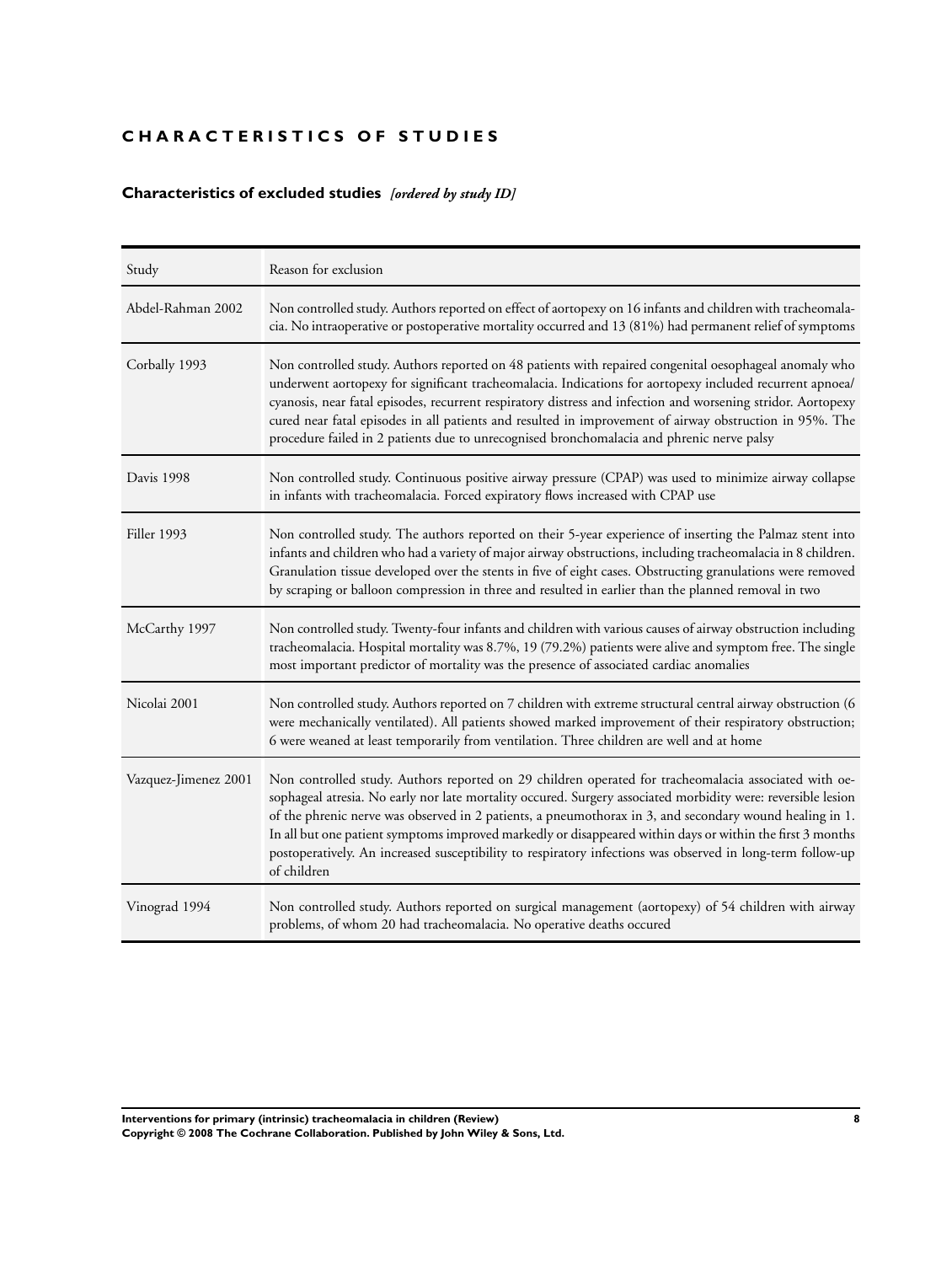## <span id="page-10-0"></span>**D A T A A N D A N A L Y S E S**

This review has no analyses.

## **A D D I T I O N A L T A B L E S**

**Table 1. MEDLINE search strategy**

1. tracheomalac\$.mp. 2. tracheo-malac\$.mp. 3. (trache\$ adj5 malac\$).mp. 4. malacia\$.mp. 5. exp Tracheal Diseases/dt, su, th [Drug Therapy, Surgery, Therapy] 6. exp TRACHEA/ab, su [Abnormalities, Surgery] 7. exp BRONCHI/ab [Abnormalities] 8. (trache\$ adj5 abnormal\$).mp. 9. or/1-8 10. ADOLESCENT/ or exp CHILD/ or exp INFANT/ or exp PEDIATRICS/ 11. (child\$ or paediat\$ or pediat\$ or adolesc\$ or infan\$ or toddler\$ or bab\$ or young\$ or preschool\$ or pre school\$ or pre-school\$ or newborn\$ or new born\$ or new-born\$ or neo-nat\$ or neonat\$).mp 12. 10 or 11

13. 9 and 12

### **Table 2. EMBASE search strategy**

#### 1. tracheomalac\$.mp.

2. tracheo-malac\$.mp.

3. (trache\$ adj5 malac\$).mp.

4. malacia\$.mp.

- 5. (trache\$ adj5 abnormal\$).mp.
- 6. exp TRACHEOMALACIA/
- 7. or/1-6
- 8. exp pediatrics/

9. exp CHILD/ or exp INFANT/ or exp ADOLESCENT/

10. (child\$ or paediat\$ or pediat\$ or adolesc\$ or infan\$ or toddler\$ or bab\$ or young\$ or preschool\$ or pre school\$ or pre-school\$ or newborn\$ or new born\$ or new-born\$ or neo-nat\$ or neonat\$).mp.

11. 8 or 9 or 10

12. 7 and 11

## **W H A T ' S N E W**

Last assessed as up-to-date: 31 January 2008.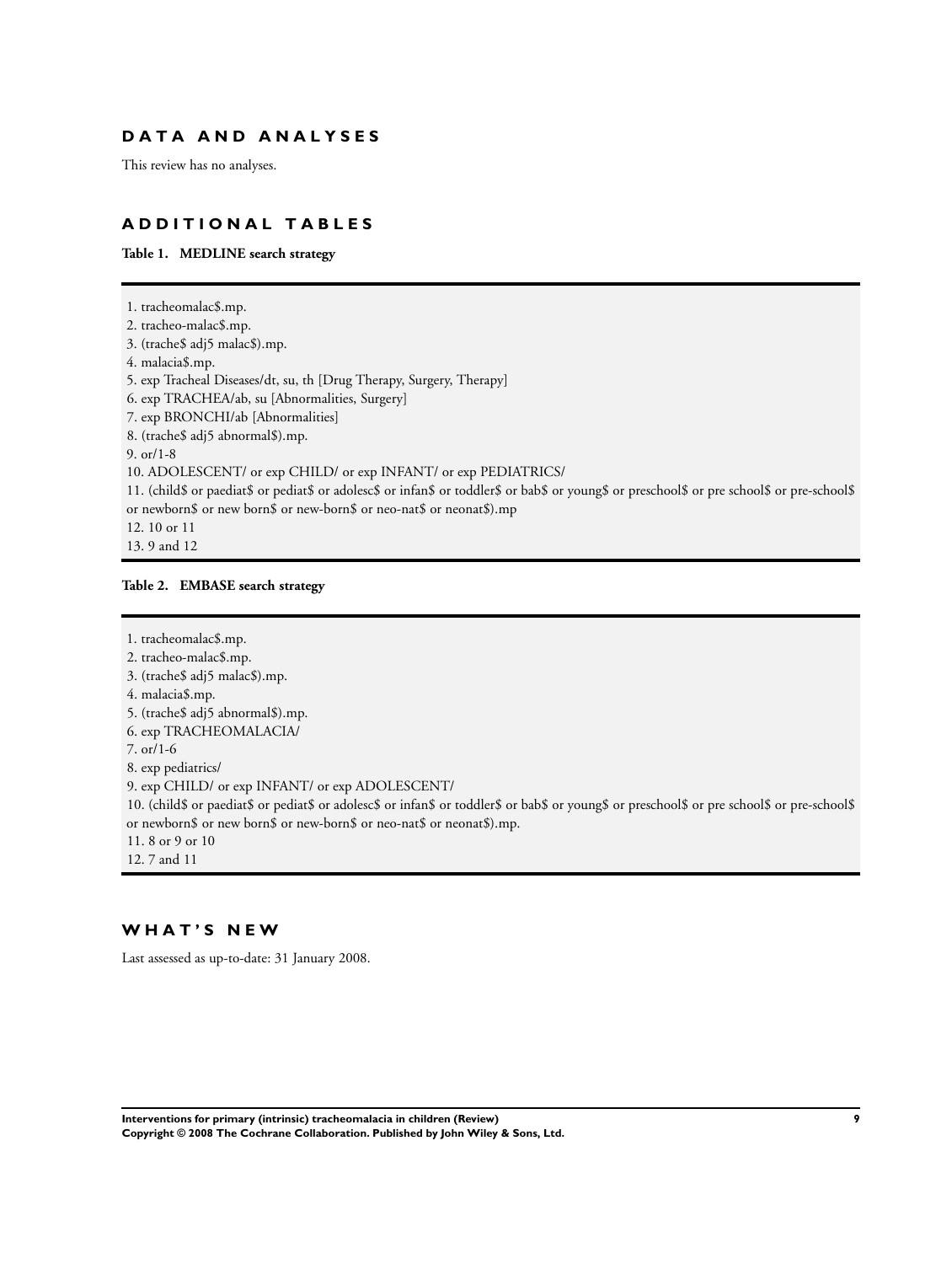| Date | Event | <b>Description</b>                                                                        |  |
|------|-------|-------------------------------------------------------------------------------------------|--|
|      |       | 7 April 2008 Amended Search re-run; no new studies identified for inclusion in the review |  |

## **H I S T O R Y**

Protocol first published: Issue 2, 2005

Review first published: Issue 4, 2005

| Date                 | Event                                                                                 | Description                     |
|----------------------|---------------------------------------------------------------------------------------|---------------------------------|
| 7 April 2008 Amended |                                                                                       | Converted to new review format. |
|                      | 25 July 2005 New citation required and conclusions have changed Substantive amendment |                                 |

## **C O N T R I B U T I O N S O F A U T H O R S**

IBM: formulation and writing of protocol. AC: initiation, formulation and writing of protocol. For the review- both IBM and AC: review and selection of studies from search, data extraction and writing of review.

## **D E C L A R A T I O N S O F I N T E R E S T**

None known.

## **S O U R C E S O F S U P P O R T**

## **Internal sources**

• Royal Children's Hospital Foundation, Brisbane, Australia.

## **External sources**

• National Health and Medical Research Council, Australia.